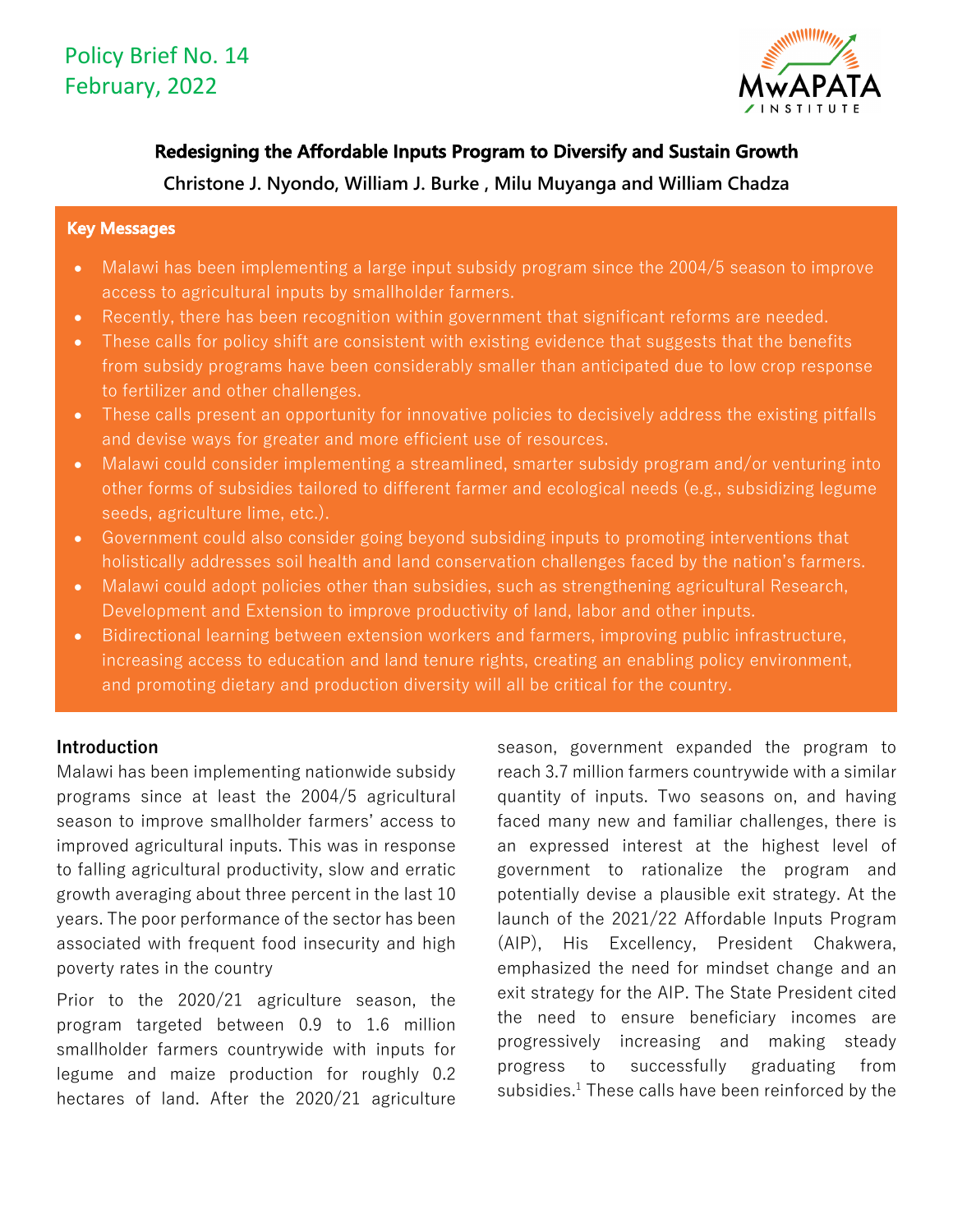Public Affairs Committee (PAC), a quasi-religious body, who also cite the need to rethink the AIP. Further, the nation recently adopted of a ten-year Malawi Implementation Plan for the long-term vision, Malawi 2063, which calls for reforms to agricultural programming and potentially freeing resources to implement other types of interventions.

This Policy Brief presents evidence on how the AIP program can be reformed while improving food security and accelerating poverty alleviation. We draw from existing research evidence to guide how government may leverage on the lessons from similar programs in the Sub-Saharan Africa (SSA).

There are several reasonable arguments for subsidizing inputs like fertilizer and hybrid seeds, such as promoting more self-sufficiency and employment compared to, say, food aid. Besides increasing domestic food production in the short term, input subsidies could potentially generate effective demand for commercially purchased inputs. Thus, farmers could graduate from the subsidy program to purchases from private sector input suppliers that would have been drawn to rural areas by the demand generated through subsidies.

These theoretical benefits notwithstanding, there is a great deal of evidence supporting the inclination to reform or exit from subsidy policies, and that the benefits of previous subsidy programs in Malawi have been considerably smaller than anticipated. For instance, the most recent datadriven research shows the productivity increases in maize attributable to subsidies have been smaller than earlier estimates.<sup>2,3,4</sup> This has been coupled with persistently volatile and frequently high maize prices.

Household food security and national food selfsufficiency have also generally not been achieved as maize imports and persistent food insecurity continue to rise, requiring distribution of food aid. A recent Malawi Vulnerability Assessment Committee (MVAC) Report found that around 10% of the country's population (1.69 million people) faced high levels of acute food insecurity between July and September 2020, despite the generally good harvest experienced at a national level.<sup>5</sup> These variations in the availability of maize cast doubts on the ability of subsidy programs alone, in their current form, to ensure and sustain the country's food security. Improving the overall impact of limited public resources on national economy is a sensible goal for any country, but first it is important to understand why previous programs may have underperformed.

#### **Challenges faced by input subsidy programs**

Support for a policy shift comes from the fact that subsidy programs in Malawi have faced a number of pitfalls, including:

Crowding-out private sector. The subsidy program had displaced, on average, 15 - 21% of commercial input sales prior to the 2020/21 season. 6,7 In other words, each additional kg of fertilizer that was subsidized reduced the quantity of unsubsidized purchases by 0.15-0.21 kgs. Displacement offsets some of the immediate benefits of the program and could have long-term negative repercussions for the private fertilizer sector. The displacement rate almost certainly increased during the 2020/21 season, as beneficiary coverage increased roughly four-fold.

Crowding out other public investments.<sup>8</sup> The subsidy program has dominated the government's annual funding to the Ministry of Agriculture (MoA) since the 2004/05 season. For example, the subsidy program received an average of 41% of government's budgetary allocations to agriculture, between 2009/10 and 2019/20, leaving little room for other programs like agricultural R&D (1.1%), agricultural extension (0.1%), irrigation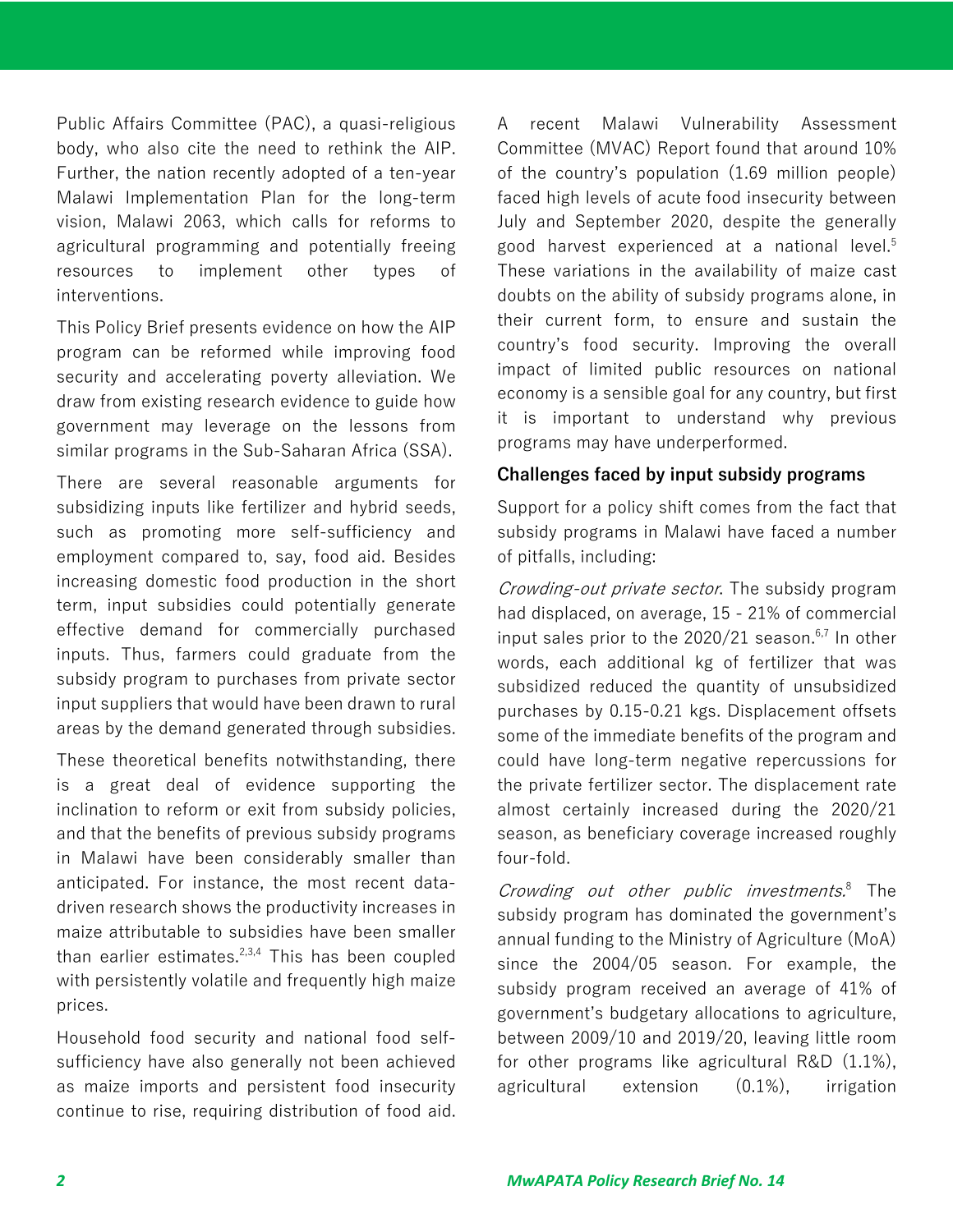development (0.4%), and livestock development  $(0.8\%)$ .

High opportunity costs. Subsidies reduce spending on investments that could otherwise increase agricultural profitability, such as addressing the underlying drivers of high input and marketing costs (e.g., infrastructure); raising productivity (e.g., research and extension); or raising on and off farm productivity in the long-run (e.g., education). 8

Low – and possibly declining – maize yield response to nitrogen fertilizer.<sup>9,10,11,12,13</sup> The most recent estimates indicate that farm-level maize yield responses for Malawi are in the range between nil and just over 6kg maize/N kg depending on farm management practices and ecological conditions, and 2.6 kg maize/kg N on average (Figure 1). Earlier estimates (from roughly 30 years ago) are as high as 18kg/kg, but the limited available evidence suggests yield responses may be declining over time. This is a feasible outcome after several years of reduced fallow, limited crop rotation as a result of population growth and shrinking land sizes.

Raising the agronomic efficiency of nitrogen will be paramount for raising the profitability of using inorganic fertilizers, organic inputs, and improved maize seed. <sup>14</sup> In turn, this would stimulate demand for commercial fertilizers and greater investments in input supply chains and support services.<sup>15</sup>

Subsidies are financially unsustainable in the longrun. As the 2021/22 season has revealed, not only is the budget for AIP very large (averaging 63.5% of the MoA 2021/22 budget), but the cost and distribution of fertilizers is also emerging to be a major financial burden to government. Distribution requires substantial use of the human resources (time) of various government agencies, especially the extension staff, police and others.

Moreover, for a given number of beneficiaries and subsidy rate, the program's cost will continue to be





Sources correspond to the color coding in the legend. The box representing each study spans the range of each's yield response estimates on the vertical axis, and the years covered by their data along the vertical axis. For more details on each study, see Burke et al. (2021). 9

difficult to predict because fertilizer prices are largely determined outside of Malawi's borders.<sup>16,17</sup>

Ineffective targeting of beneficiaries, partly due to combining the objectives of food security and poverty alleviation in one program. The operational principle of targeted subsidy programs is that subsidized inputs are rationed to poor but potentially productive beneficiaries who would otherwise lack access to commercial inputs. Evidence suggests successive subsidy programs have occasionally disbursed greater quantities of subsidized inputs to households with higher assets and more land, partly because of these comingled objectives. <sup>18</sup> Ineffective targeting may reduce the cost-effectiveness of subsidies, the overall contribution of subsidies to fertilizer use, and/or exacerbate the adverse effects of subsidies on commercial input markets. Effective targeting can be made more feasible by implementing separate programs for food security and social security objectives, each with appropriately defined targeting criteria. 8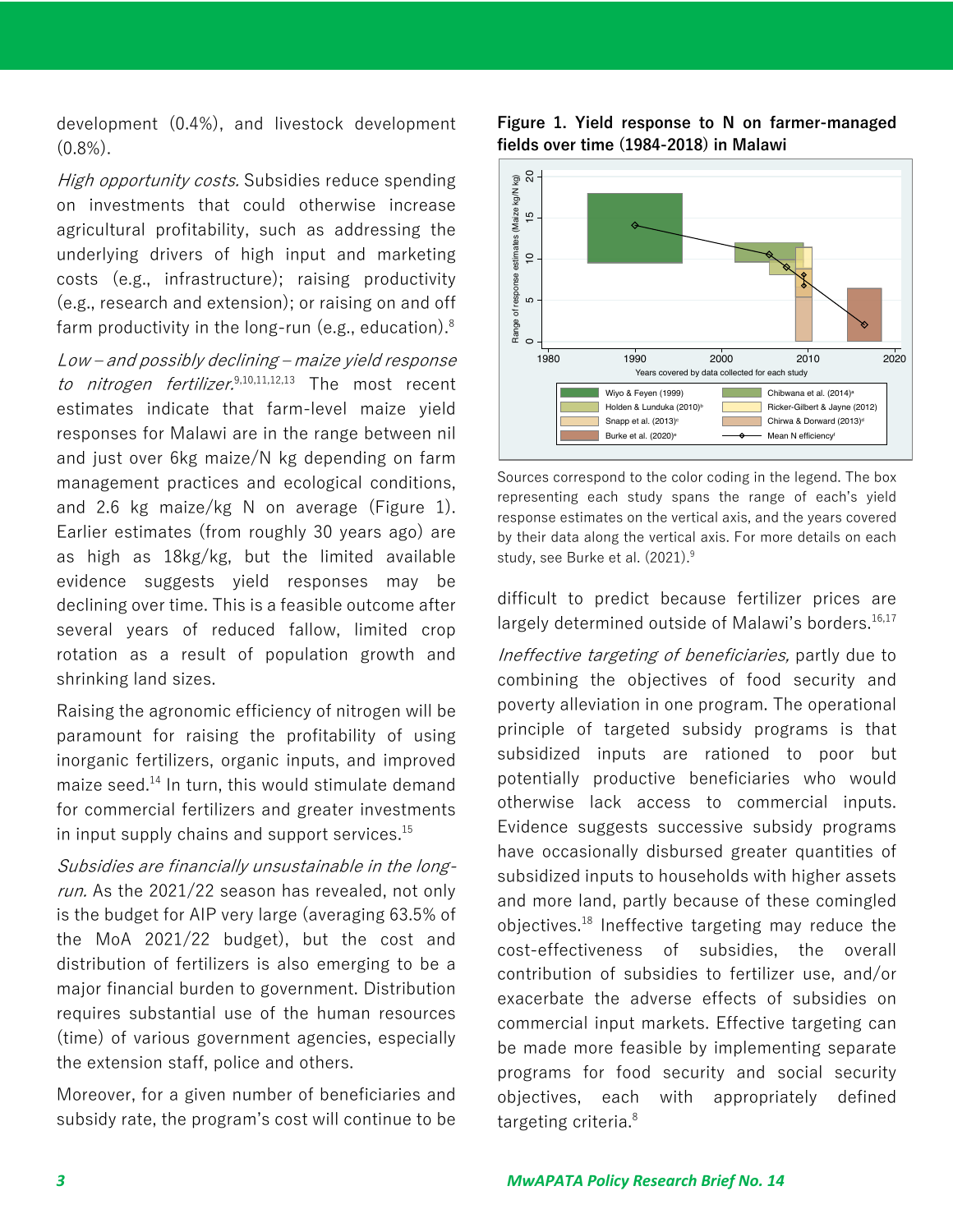Subsidies have limited influence on sustaining the uptake of agricultural technologies. Although subsidies incentivize uptake of agricultural technologies initially, adoption and program graduation will wane if the returns to the subsidized technology are low or begin to fall. This can cause sustained adoption to become dependent on sustained subsidization, which can be a major drain on the national treasury. 19

In light of all the aforementioned issues, the government's decision to seek ways to reduce or even exit from massive input subsidy programs is well-supported by available research. The decision is also consistent with existing evidence that expenditures in alternative public programs may realize considerably greater benefits for Malawi in the long-run. Further, the decision could act as a catalyst for technical innovation in the sector, leading to greater and more efficient use of inorganic and organic fertilizers and improved seeds, and reinvigorated research and extension services.<sup>13</sup> We highlight below, some options that government may start considering in the short-, medium- and long-term.

## **Short-term interventions (one to three years)**

Consider a streamlined, smarter subsidy program for productive beneficiaries who only lack economic access to commercial inputs. Given their popularity, subsidies will likely continue having a role in the country's agriculture sector for some time. That does not preclude, however, reforming them into a smarter, more targeted program. Smarter subsidies could allocate entitlement to farmers to access inputs directly from their preferred agro-dealers, for example, instead of designated suppliers. This change could reduce the cost of program implementation and make it easier for the program to be flexible and diverse. Also, removing governments' direct involvement in the agricultural inputs business could free time and resources of government agencies, including police

and extension staff, currently spent on subsidy implementation. Flexible vouchers could diminish the political interference and opacity associated with the tendering of suppliers in previous programs. <sup>17</sup> Finally, smarter subsidies could incentivize greater private sector participation, reduce the leakage of inputs, improve the timeliness of input distribution and accessibility, and program transparency. In short, effective targeting could be paramount to the success of smart subsidies.

Further improving program flexibility. Providing inbuilt flexibility in the program could enable farmers to access inputs of their choice (e.g., legume seeds, small luminants, and agricultural lime (where it could be useful), and herbicides, insecticide, fungicide, livestock feed and veterinary drugs in addition to fertilisers and seeds)) from agro-dealers at a time and place convenient to them.<sup>20</sup> These may have greater long-term benefits than previous subsidies but are still subject to many of their challenges. Of course, allowing farmers to choose their inputs as previously suggested would also accomplish this recommendation.

Consider transforming AIP into a soil health and land resources conservation program promoting interventions that holistically replenish soil fertility and/or conserve land resources. Existing evidence indicate that soil nutrients in Malawi are being depleted at a faster rate than they are being replenished, resulting in lower net nutrient balance for the key nutrients, such as nitrogen, phosphorous, potassium and sulfer. <sup>14</sup> This is partly due to extractive farming practices (e.g., continuous cropping – no rotation, no fallowing, and overreliance on inorganic fertilizers, etc. $21,22$ ), leaving soils uncovered in the off season (which allows runoff and hastens soil erosion at the start of the rainy season), and not adding mineral fertilizers correctly (the "4 Rs" - the Right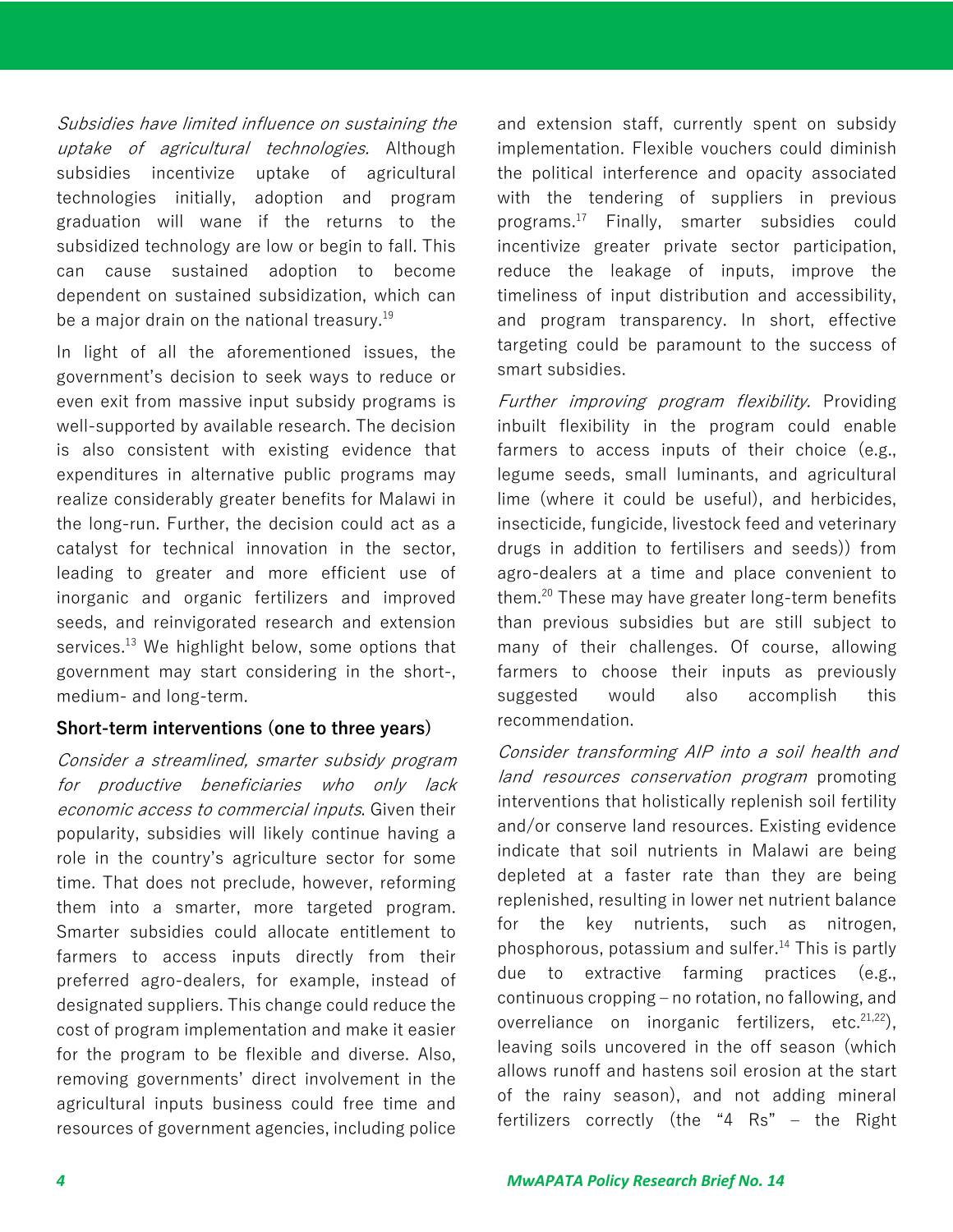fertilizers, at the Right rate, at the Right time and in the Right place). 14

Soil degradation can be mitigated by promoting a package of practices and improved technologies to enhance soil fertility and conservation. Examples include promotion of crops that utilize the whole soil profile (top and sub-soil) and provide vegetative top cover for the rest of the dry season or rebuild soil organic carbon (SOC). <sup>14</sup> Rebuilding SOC is critical for restoring the physical, chemical and biological soil health, improving nutrient retention and crop absorption of available nutrients. 8,11,12,15 Crops respond better to inorganic fertilizers in soils with high SOC. <sup>12</sup> Mineral fertilizers do not contain any carbon, which is why organic inputs must also be incorporated into production systems to improve soil health. 24

Strengthen Agricultural Research and Development (R&D) and Agricultural Extension services to improve the overall productivity of existing farmland and labour. Agricultural R&D could develop technologies such as crop and area specific fertilizer recommendations, and continuously refine them based on feedback from farmers by way of extension programs. One role of extension programs would be to help farmers improve their crop and soil management practices to improve crop responses to fertilizers.

Relatedly, recruiting more researchers and reducing the farmer to extension worker ratio (currently estimated at between 2,500 and 3,000) would be a critical ingredient in revamping the current public R&D and extension services. Increasing funding to the Department of Agricultural Research Services (DARS) and Department of Agricultural Extension Services (DAES) is paramount for accomplishing these goals. Analysis of the expenditure on previous subsidy programs suggests that with about onethird of the proposed spending for the 2021/22 AIP, the government could have added 10 research

officers at Chitedze Research Station, recruited and trained more than 4,000 extension officers, equipped each officer with a new motorcycle, and provided the fuel and funds to operate it as well as everything needed to run a demonstration plot for improved management.8 This would more than triple the government's current research and extension capacities.

Improve the general on-farm management practices on smallholder farms. For instance, delayed weeding has been shown to severely limit yield response to fertilizers for many Malawian farmers.<sup>9</sup> This, again, emphasizes the importance of effective extension.

Adopt a model where unemployed youth can be engaged in extension and public works programs (e.g., constructing road infrastructure or training as extension officers). This could be an opportunity to accomplish the complementary objectives of meaningfully engaging the nation's youth while improving productivity, marketing and farming opportunities for all Malawians.

Adopt bidirectional extension and learning practices to generate and spread local knowledge more effectively. This promotes local adaptation of agricultural technologies to farmers' specific conditions by using home-grown knowledge to tailor the recommendations to farmers' socioeconomic conditions. These concepts have proven successful in other settings in SSA.<sup>23</sup>

## **Medium-term interventions (three to five years)**

Allocate more public resources to public infrastructure development, especially roads, railway and electricity infrastructure. As a continuation of the short-term interventions outlined above, this could provide greater longlasting and widespread payoffs for food security and poverty reduction than agricultural subsidies.

Studies from India and elsewhere have consistently shown that investing in rural roads, electricity,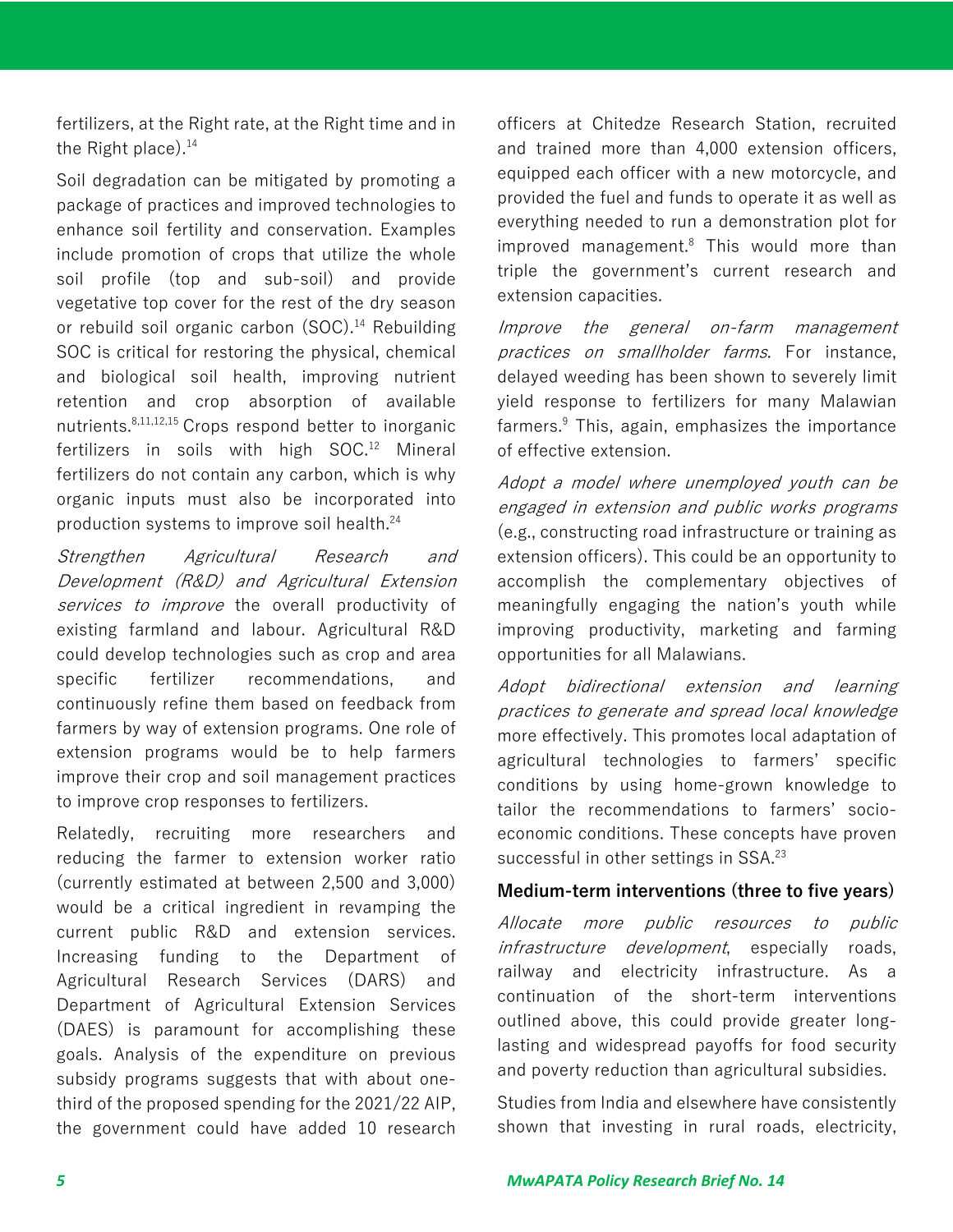railway lines, health infrastructure and the like have more poverty reducing and agricultural growth impacts in the long run than spending on agricultural subsidies. 24,25

Increase investments in social services (health, education, nutrition and others). Evidence has also shown that investing in education, especially in skills development and critical thinking, raises offand on-farm labour productivity in the long-run.<sup>26</sup> Estimates suggest this could be feasible in Malawi. The amount of money spent on the subsidy program annually, since 2009/10, could have added nearly 9,000 classrooms to existing primary schools, built nearly 500 all-new primary schools, or 130 all-new secondary schools. For the cost of just 3.25 average years of the FISP, a new basic science learning laboratory could be built at every single secondary school in Malawi.

Focus on promoting dietary and production diversification to reduce emphasis on maize as a staple food crop. In Malawi, maize makes up over half of a typical diet and dominates farm-level production of subsistence farming households. 26 Rather than reinforcing this status quo, agricultural policy could be used to rigorously promote dietary diversity.

Promote public-private-partnerships that improve and sustain the country's food security status. These partnerships could come in the form of government working with private sector institutions with capacity to produce for the Strategic Grain Reserves (SGRs) to sustain food availability and accessibility by all. However, to the best of our knowledge, this is an untested and vulnerable approach that would require transparent rules and procurement practices, and independent oversight.

## **Long-term interventions (5 years and beyond)**

Explore the possibility of locally manufacturing (at least some) fertilizers to reduce reliance on volatile global fertilizer markets. The country often faces

high domestic fertilizer prices relative to world market prices. While this is expected for a small, long-stretched, land locked country like Malawi (at least 90% of the domestic price of fertilizer is determined before it reaches Malawi's borders<sup>16,</sup>  $17$ ), it may be sensible to explore the possibility of producing fertilizers locally in the long-run if this can be more cost effective than importing. However, it is not immediately apparent that this would be cost effective; the country would still rely on imported fertilizer production inputs and be required to generate a great deal of energy to convert atmospheric nitrogen into fertilizer.

Provide a consistent, coherent, and enabling policy environment. The policy environment is critical for driving productivity growth and poverty reduction and increasing payoffs to investments suggested in this brief. The examples of policy reforms that will be necessary for successfully reforming the subsidy program include the following:

Increase farmers' tenure rights and market *liberalisation*. Reforms that increase individual farmers' tenure rights, when accompanied by agricultural market liberalisation efforts, incentivise and stimulate output growth and private investment. This is clearly attested by evidence from six Asian countries (China, India, Indonesia, South Korea, Taiwan, and Vietnam) that achieved dramatic yield increases in the 1950s and 1960s.<sup>26</sup>

Investments in irrigation to improve water control increase the returns to agricultural subsidies, especially in semi-arid conditions by mitigating the impacts of droughts and moisture stress in crops. 19

Streamline the regulatory barriers inhibiting private investment in agricultural markets and food systems. Malawi continues to have an unpredictable and unstable market environments for agricultural inputs and outputs, resulting in some of the highest staple food price volatilities in the region. The country needs to adopt a more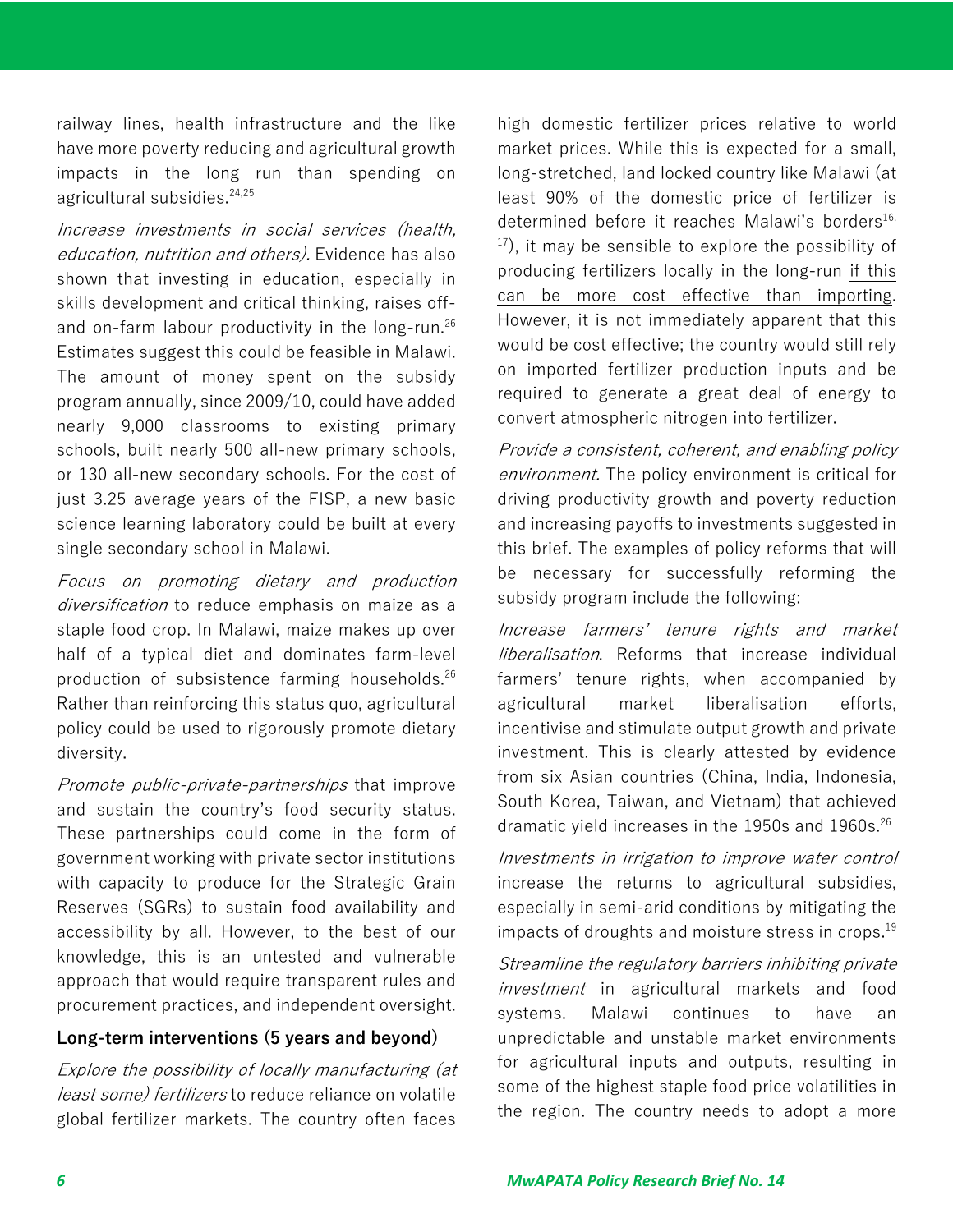transparent, rules-based, and predictable maize marketing and trade policies to reduce the degree of maize price uncertainty and promote greater private investment in agricultural markets. The relative predictability and stability of agricultural commodity markets creates a favourable "enabling environment" for incentivising the further development of markets.<sup>27</sup>

#### **Conclusion**

This policy brief has examined options for Malawi to re-structure the subsidy program and rationalize agricultural programming altogether. The redefinition of the role of the program is critical to account for the recent developments in the sector and make more efficient use of available public resources.

*This Policy Brief is a compilation of findings from previous studies. For citation, the authors recommend using original source material when possible.*

1-https://www.mwnation.com/chakwera-launches-aip-hintsat-exit-strategy/

2- Holden, S. and Lunduka, R., 2012. Do fertilizer subsidies crowd out organic manures? The case of Malawi. Agricultural Economics, 43(3), pp.303-314.

3- Lunduka, R., Ricker-Gilbert, J. and Fisher, M., 2013. What are the farm-level impacts of Malawi's farm input subsidy program? A critical review. Agricultural Economics, 44(6), pp.563‒579.

4- Messina, J.P., Peter, B.G. and Snapp, S.S., 2017. Reevaluating the Malawian farm input subsidy programme. Nature Plants, 3(4), 17013.

5- http://www.ipcinfo.org/fileadmin/user\_upload/ipcinfo/ docs/IPC\_Malawi\_Acute\_Food\_Insecurity\_July2020March202 1\_Report.pdf

6- Ricker-Gilbert, J., Jayne, T.S. and Chirwa, E., 2011. Subsidies and crowding out: A double-hurdle model of fertilizer demand in Malawi. American Journal of Agricultural Economics, 93(1), pp.26‒42.

7- Kaiyatsa, S., Ricker‐Gilbert, J. and Jumbe, C., 2019. What does Malawi's fertiliser programme do to private sector fertiliser sales? A quasi - experimental field study. Journal of Agricultural Economics, 70(2), pp.332-352.

8- Nyondo, C.J., Khonje, M.G., Mangisoni, J., Burke, W.J. Ricker-Gilbert, J. & Chilora, L. 2021. Lessons Learnt: Promises, Achievements, Shortcomings, and Pitfalls of Inputs Subsidy Programs in Malawi.

9- Burke, W.J., Snapp, S.S. and Jayne, T.S., 2020. An in‐depth examination of maize yield response to fertilizer in Central Malawi reveals low profits and too many weeds. Agricultural Economics, 51(6), pp.923-940.

10- Ricker-Gilbert, J. and Jayne, T.S., 2011. What are the enduring effects of fertilizer subsidy programs on recipient farm households? Evidence from Malawi. Staff Paper No. 2011-09. Department of Agricultural, Food and Resource Economics, Michigan State University.

11- Jayne, T.S., Mason, N.M., Burke, W.J. and Ariga, J., 2018. Taking stock of Africa's second-generation agricultural input subsidy programs. Food Policy, 75, pp.1-14.

12- Marenya, P.P. and Barrett, C.B., 2009. Soil quality and fertilizer use rates among smallholder farmers in western Kenya. Agricultural Economics, 40(5), pp.561-572.

13- Burke, W.J., Jayne, T.S. and Black, J.R., 2017. Factors explaining the low and variable profitability of fertilizer application to maize in Zambia. Agricultural Economics, 48(1), pp.115-126.

14- Sanchez, P. 2021. Malawi Soils are in Great Need to Restore Soil Health. Presented at the 7<sup>th</sup> Ndizotheka Eminent Speaker Series (ESS) Event on 2<sup>nd</sup> December 2021. Sunbird Hotel. Lilongwe, Malawi. Available at: https://www.mwapata.mw/\_files/ugd/dd6c2f\_c4528c1c2194 48a3b86f418ee6ba4bf7.pdf

15- Jayne, T. S. & Sanchez, P. A. 2021. Agricultural Productivity Must Improve in Sub-Saharan Africa. Science, 372(6546), 1045-1047

16- Nyondo, C.J., Nyirenda, Z.B, Burke, W.J., and Muyanga, M., 2021. The Inorganic Fertilizer Price Surge in 2021: Key Drivers and Policy Options. MwAPATA Institute Policy Brief No. 11. August, 2021. P.O. Box 30883 Capital City, Lilongwe Malawi.

17- Duchoslav, Jan and Rusike, J. 2021. Why Are Fertilizer Prices in Malawi High, and What Can Be Done? IFPRI Malawi Strategy Support Program Policy Note 42

18- Dorward, A. and Chirwa, E., 2011. The Malawi agricultural input subsidy programme: 2005/06 to 2008/09. International Journal of Agricultural Sustainability, 9(1), pp.232-247.

19- Jayne, T.S. and Rashid, S., 2013. Input subsidy programs in sub-Saharan Africa: a synthesis of recent evidence. Agricultural Economics, 44(6), pp.547-562.